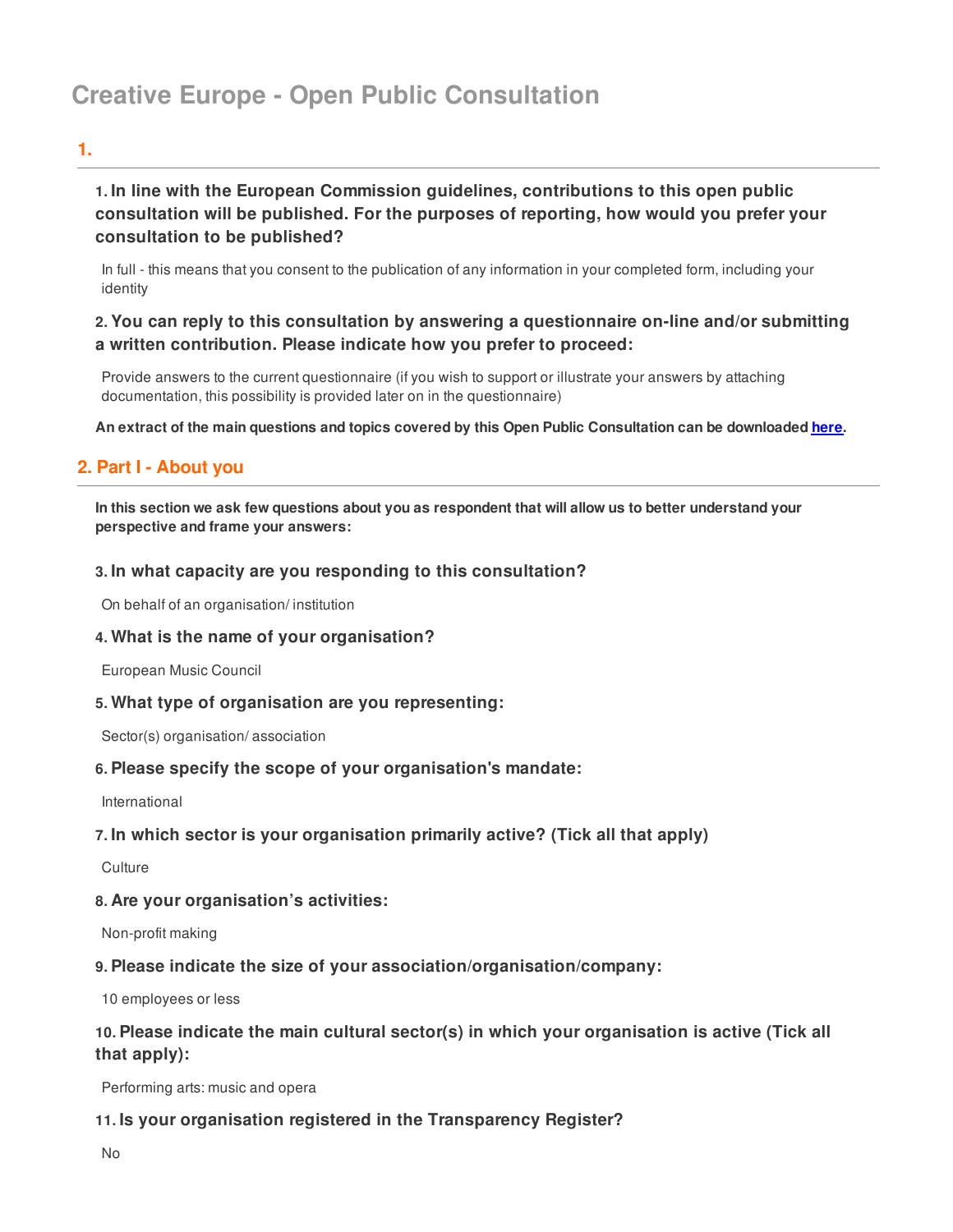# **12. Have you or your organisation received financial support from the Creative Europe (2014- 2020) Programme?**

Yes, my organisation or I have received financial support from the Creative Europe Programme (MEDIA or Culture Sub-programmes, or the Cross-sectoral Strand)

# **13. From which perspective would you like to take part in this Public Consultation – would you like to comment on the MEDIA or Culture side of the programme, or would you prefer to comment on the Programme as a whole?**

Culture Sub-programme

### **3. Part II - Programme objectives and priorities**

### **14. How familiar are you with the Creative Europe Programme?**

I have detailed knowledge of its objectives and priorities

# **5. Part II - Programme objectives and priorities - Culture Sub-programme**

# **15. In your view, to what extent are the Culture Sub-programme priorities still relevant to the challenges and needs within the sector you operate in?**

|                                                                                                                                    | Not really<br>relevant | Still<br>relevant | Extremely<br>relevant | N <sub>o</sub><br>opinion |
|------------------------------------------------------------------------------------------------------------------------------------|------------------------|-------------------|-----------------------|---------------------------|
| Enhance skills of cultural and creative players for the use of new<br>technologies and business models to develop their audiences  |                        |                   | X                     |                           |
| Enable international carriers of cultural and creative players, where<br>possible on long-term basis                               |                        |                   | X                     |                           |
| Facilitate professional opportunities of cultural and creative players by<br>supporting organisations and international networking |                        |                   | X                     |                           |
| Support international touring, events, exhibitions and festivals                                                                   |                        | X                 |                       |                           |
| Support circulation of European literature                                                                                         |                        |                   |                       | X                         |
| Stimulate interest and improve access to European cultural and<br>creative works                                                   |                        |                   | X                     |                           |

# **16. Do you think there are other priorities not currently covered by the Culture Subprogramme that should be considered?**

Yes

### **Please describe the other priorities that should be considered and motivate your choice.**

The music sector is an ecosystem with a great diversity of players from amateur to professional musicians, from the music industry to not-for-profit music organisations and networks.

The above mentioned priorities are certainly relevant for the music sector.

An EU programme for culture as any public funding should also aim at supporting artistic creation, mobility, and collaboration, valuing such aspects as experimentation, innovation and risk-taking in the cultural sector. An EU programme to fund culture should pursue the aim of protecting and promoting cultural diversity and act against the increasingly aggressive intolerance for "difference".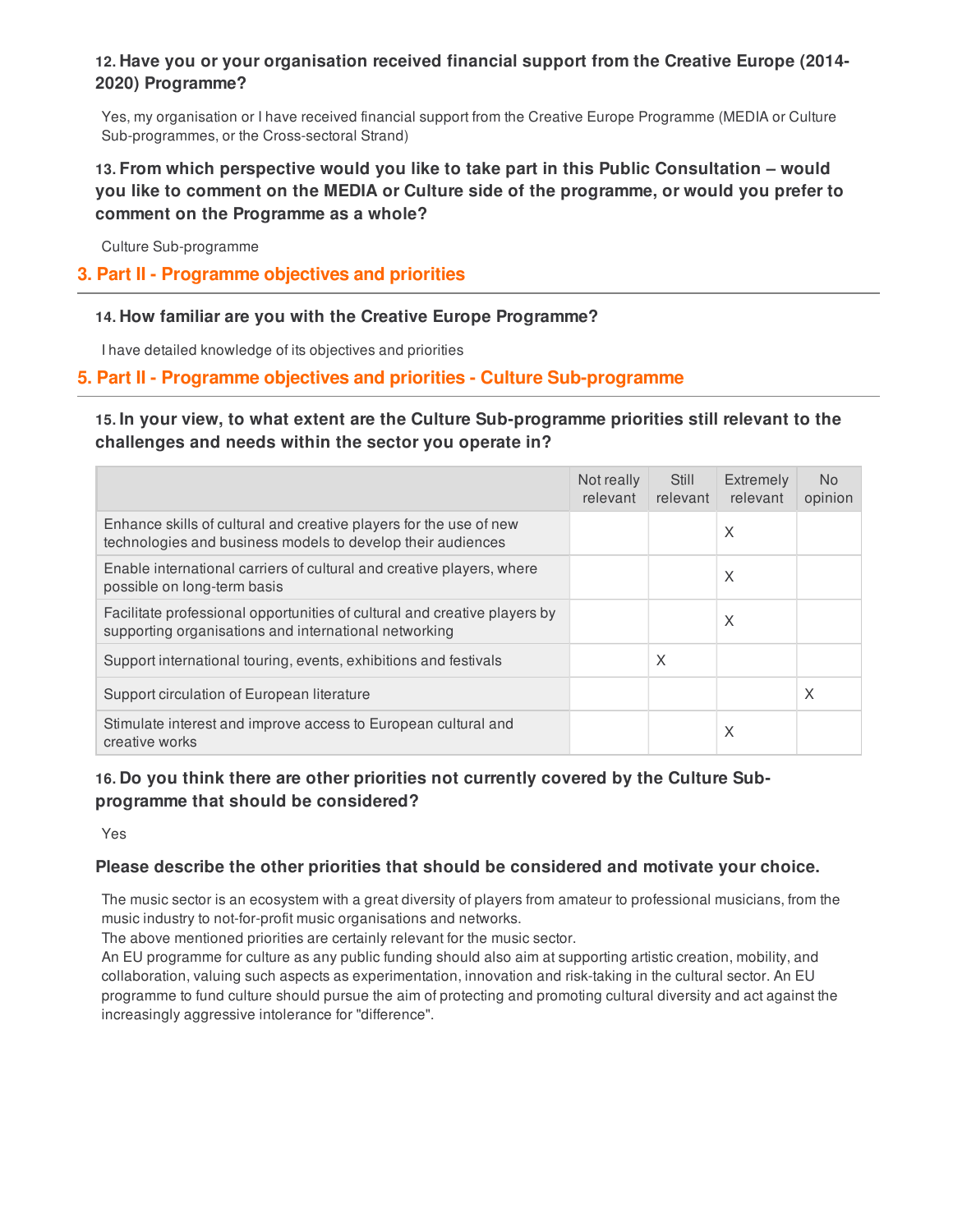**17. The Culture sub-programme currently covers the following cultural sectors:**

**Visual arts**

**Cultural heritage**

**Design and applied arts and architecture**

**Literature, books and reading**

**Performing arts: music and opera**

**Performing arts: theatre, street arts, circus arts and puppetry**

**Performing arts: dance**

**Do you think there are other Cultural sectors that need to be supported by the Creative Europe Programme?**

No

**18. The Culture Sub-programme currently funds the following types of projects:**

**European cooperation projects**

**European networks**

**European platforms**

**Literary translation projects**

**Do you think there are other types of project that the Creative Europe Programme should support?**

Yes

# **Please describe the other types of project that should be supported and motivate your choice.**

It would be helpful to extend the funding period for networks. A big challenge for European networks is the period between two FPAs. It would be helpful to introduce the possibility of a preliminary call or something similar that would be published at least year before the end of the final FPA year.

Access to small organisations that do extremely relevant work both artistically as well as in terms of social impact, inclusion, intercultural dialogue should be facilitated.

# **19. The Creative Europe Programme should create synergies with other funding instruments available at national, EU or International level.**

**Please comment on the extent to which the Culture Sub-Programme of Creative Europe is complementary to:**

|                                                                                        | <b>Fully</b><br>overlapping | Mainly<br>overlapping | Partially<br>complementary | <b>Fully</b><br>complementary | don't<br>know |
|----------------------------------------------------------------------------------------|-----------------------------|-----------------------|----------------------------|-------------------------------|---------------|
| National funding opportunities/instruments<br>for the audiovisual sector               |                             |                       |                            | X                             |               |
| Other EU funding opportunities/instruments<br>for the audiovisual sector               |                             |                       |                            |                               |               |
| Other international funding<br>opportunities/instruments for the<br>audiovisual sector |                             |                       |                            |                               | X             |

# **6. Part II - Programme objectives and priorities - Creative Europe**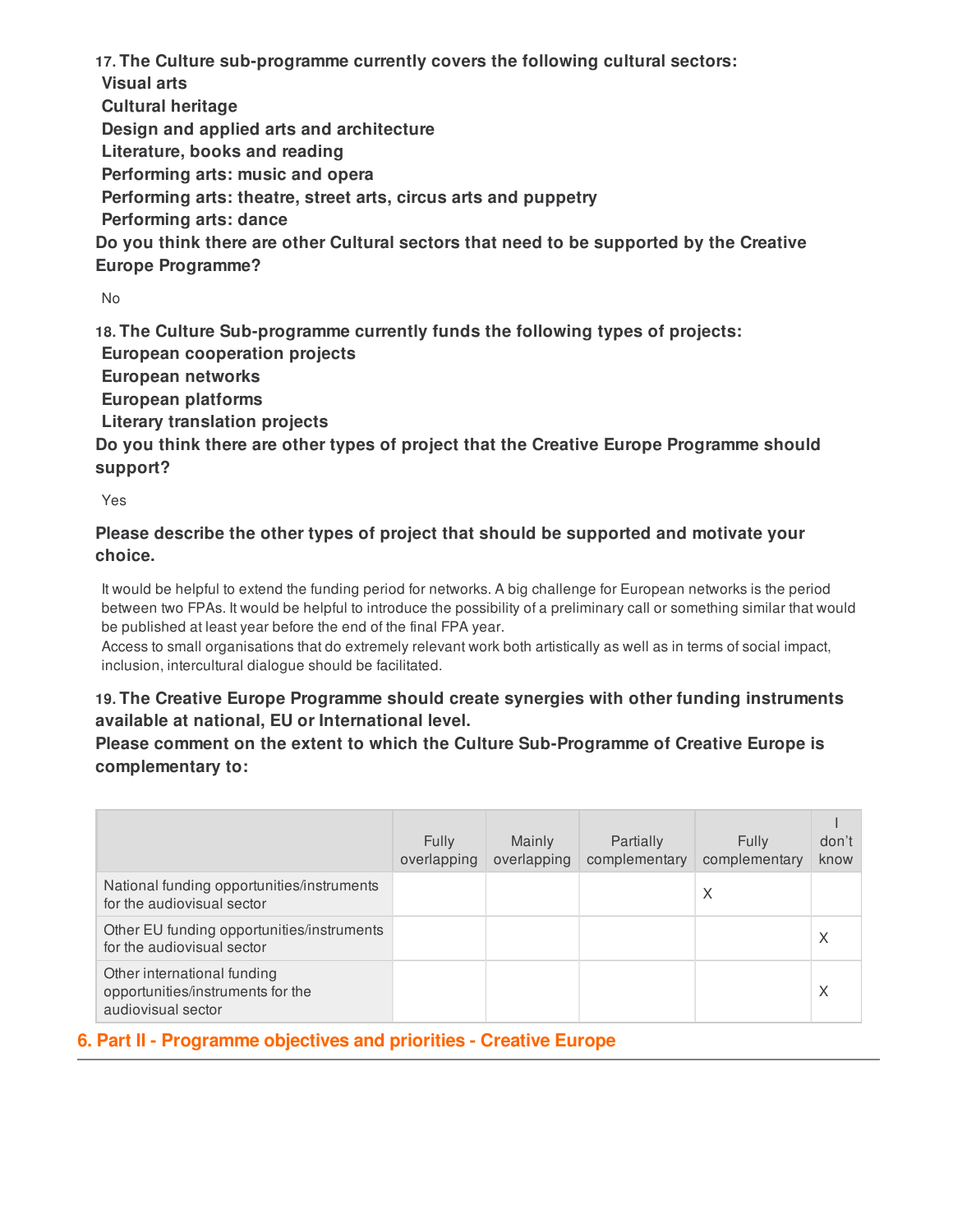### **20. Please comment on the extent to which you agree with the following statements:**

|                                                                                                                                                                                                                     | Strongly<br>disagree | <b>Disagree</b> | No.<br>opinion<br>or<br>uncertain | Agree | Strongly<br>agree |
|---------------------------------------------------------------------------------------------------------------------------------------------------------------------------------------------------------------------|----------------------|-----------------|-----------------------------------|-------|-------------------|
| Integration of MEDIA, Culture and the Cross-sectoral Strand<br>under the Creative Europe Programme has improved the<br>coherence and impact of the European Union's support to the<br>cultural and creative sectors |                      | X               |                                   |       |                   |
| The new Cultural and Creative Sector Guarantee Facility has<br>the potential to strengthen the coherence and impact of the<br><b>Creative Europe Programme</b>                                                      |                      | X               |                                   |       |                   |
| Greater focus on entrepreneurship and competitiveness of the<br>creative and cultural sectors is a strength of the new<br>Programme                                                                                 |                      |                 | Χ                                 |       |                   |

### **21. The Guarantee Facility aims to achieve the following results:**

**Improve the access to finance for SMEs and micro, small and medium-sized organisations in the cultural and creative sectors by providing financial guarantees for loans issued by financial institutions;**

**Improve the capacity of financial institutions in dealing with cultural and creative sectors' SMEs and their projects, including through technical assistance, knowledge-building and networking activities**

**Do you think these are relevant priorities?**

```
N<sub>0</sub>
```
### **Please describe the other priorities that should be considered and motivate your choice:**

The priorities should allow for projects that primarily focus on the intrinsic and artistic value of culture including their broader societal contribution to creativity, intercultural dialogue and social inclusion. Benefits and effects of cultural projects are to a great extend measured by their economic and commercial impact in the current programme. This puts at risk cultural diversity in Europe.

Actions need to be prioritised that serve the most vital issues and challenges faced by Europe today, such as migration, environmental crisis, decline of democracy, widening inequalities, social exclusion.

# **Can you please tell us what are the reasons why you think that the Guarantee Facility does not have the potential to strengthen the coherence and impact of the Creative Europe Programme:**

A programme funded through the Culture budget should NOT fund support loans.

Support for SMEs for and other profit making organisations in the music sector is highly welcome The initiative is highly welcome, but should also come from other budget areas mainstreaming of culture in other sectors is extremely important .

### **Should other types of market instruments be supported?**

Yes, but not through the Culture Programme, but through instruments as e.g. Horizon 2020, European Social Fund, COSME (Competitiveness of Enterprises and Small and Medium-sized Enterprises), Interreg, European Regional Development Fund.

The dual character (artistic and commercial) of culture should always be respected; in case of a conflict, the artistic aspect and aspects of cultural diversity should be decisive when it comes to funding for culture.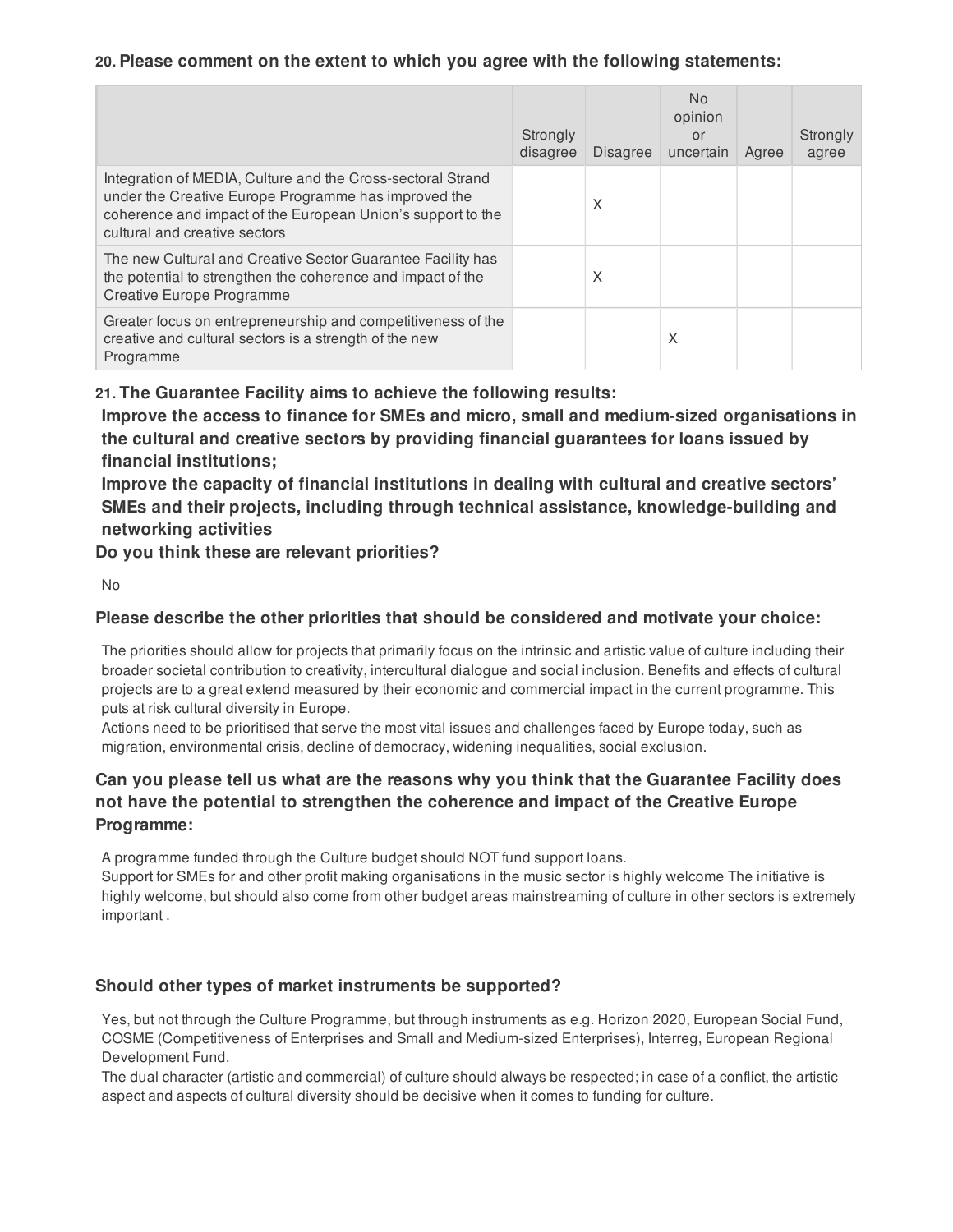# **22. In your view, to what extent are the Creative Europe Programme objectives (listed below) still relevant to the challenges and needs within the sector you operate in?**

|                                                                                                                                                         | <b>Not</b><br>at<br>all | To a<br>small<br>extent | To a<br>moderate<br>extent | To a<br>large<br>extent | To a<br>very<br>large<br>extent | don't<br>know |
|---------------------------------------------------------------------------------------------------------------------------------------------------------|-------------------------|-------------------------|----------------------------|-------------------------|---------------------------------|---------------|
| Preserving and promoting cultural and linguistic diversity                                                                                              |                         |                         |                            |                         | X                               |               |
| Enhancing the competitiveness of the European cultural and<br>creative sectors                                                                          |                         |                         | X                          |                         |                                 |               |
| Increasing the capacity of European cultural and creative<br>sectors to operate transnationally                                                         |                         |                         |                            | X                       |                                 |               |
| Increasing the transnational circulation of European cultural<br>and creative works                                                                     |                         |                         |                            |                         | X                               |               |
| Increasing the transnational circulation of European artists and<br>other professionals                                                                 |                         |                         |                            |                         | X                               |               |
| Developing audiences for European cultural and creative<br>works                                                                                        |                         |                         |                            | $\times$                |                                 |               |
| Increasing access to European cultural and creative works by<br>children, young people, people with disabilities and other<br>under-represented groups. |                         |                         |                            |                         | X                               |               |
| Enhancing innovation and creativity in the European cultural<br>and creative sectors                                                                    |                         |                         |                            |                         | X                               |               |
| Strengthening the financial capacity of companies and<br>operators in cultural and creative sectors                                                     |                         |                         |                            | X                       |                                 |               |

### **23. Do you think there are other objectives not currently covered by the Creative Europe Programme that should be considered?**

Yes

### **Please describe the other objectives that should be considered and motivate your choice:**

The Programme should put a stronger emphasis on strengthening/supporting European cooperation between cultural organisations at grass-root level, as these are crucial operators for artistic projects as well as for far reaching social and societal impact.

#### **7. Part III - Programme results achieved**

This section explores the extent the Creative Europe Programme has reached or is reaching its objectives. The **section proposes questions for Culture sub-programme and for the Creative Europe Programme as a whole.**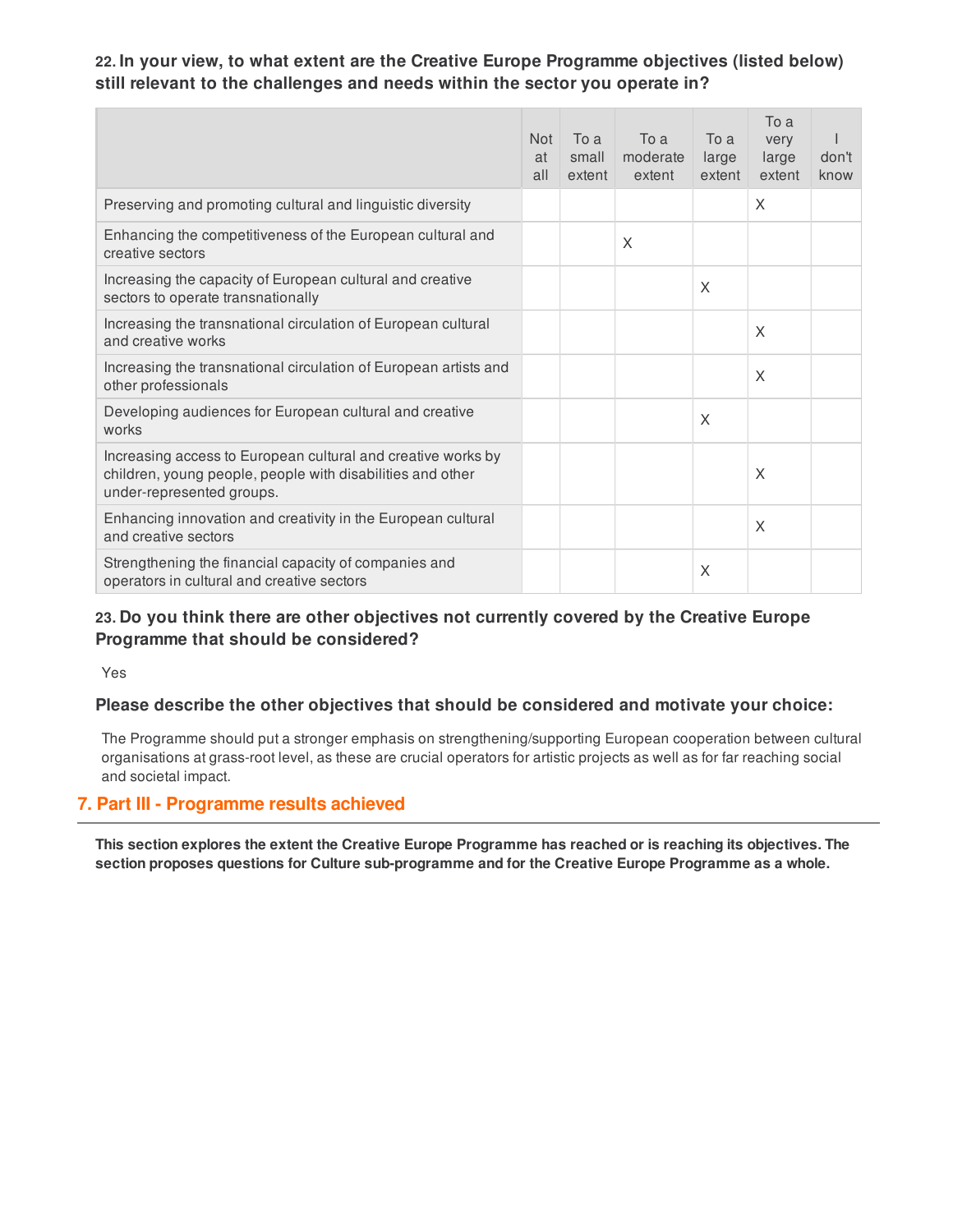# **24. To what extent is the Culture Sub-programme achieving the following priorities:**

|                                                                                                                                           | <b>Not</b><br>at<br>all | To a<br>small<br>extent | To a<br>moderate<br>extent | To a<br>large<br>extent | To a<br>very<br>large<br>extent | don't<br>know |
|-------------------------------------------------------------------------------------------------------------------------------------------|-------------------------|-------------------------|----------------------------|-------------------------|---------------------------------|---------------|
| Enhance the skills of cultural and creative players for the use<br>of new technologies and business models to develop their<br>audiences  |                         |                         |                            | X                       |                                 |               |
| Enable international carriers of cultural and creative players,<br>where possible on a long-term basis                                    |                         |                         |                            | X                       |                                 |               |
| Facilitate the professional opportunities of cultural and<br>creative players by supporting organisations and<br>international networking |                         |                         | X                          |                         |                                 |               |
| Support international touring, events, exhibitions and<br>festivals                                                                       |                         |                         | X                          |                         |                                 |               |
| Support the circulation of European literature                                                                                            |                         |                         |                            |                         |                                 | X             |
| Stimulate the interest in and improve access to European<br>cultural and creative works                                                   |                         |                         |                            | X                       |                                 |               |

# **25. To what extent is the Creative Europe programme achieving the following objectives:**

|                                                                                                                                                         | <b>Not</b><br>at<br>all | To a<br>small<br>extent | To a<br>moderate<br>extent | To a<br>large<br>extent | To a<br>very<br>large<br>extent | don't<br>know |
|---------------------------------------------------------------------------------------------------------------------------------------------------------|-------------------------|-------------------------|----------------------------|-------------------------|---------------------------------|---------------|
| Preserving and promoting cultural and linguistic diversity                                                                                              |                         |                         | X                          |                         |                                 |               |
| Enhancing the competitiveness of the European cultural and<br>creative sectors                                                                          |                         |                         | $\times$                   |                         |                                 |               |
| Increasing the capacity of European culture and creative<br>sectors to operate transnationally                                                          |                         |                         |                            | X                       |                                 |               |
| Increasing the transnational circulation of European cultural<br>and creative works                                                                     |                         |                         | X                          |                         |                                 |               |
| Increasing the transnational circulation of European artists and<br>other professionals                                                                 |                         |                         |                            | X                       |                                 |               |
| Developing audiences for European cultural and creative<br>works                                                                                        |                         |                         | X                          |                         |                                 |               |
| Increasing access to European cultural and creative works by<br>children, young people, people with disabilities and other<br>under-represented groups. |                         | X                       |                            |                         |                                 |               |
| Enhancing innovation and creativity in the European cultural<br>and creative sectors                                                                    |                         |                         | X                          |                         |                                 |               |
| Strengthening the financial capacity of companies and<br>operators in cultural and creative sectors                                                     |                         |                         | X                          |                         |                                 |               |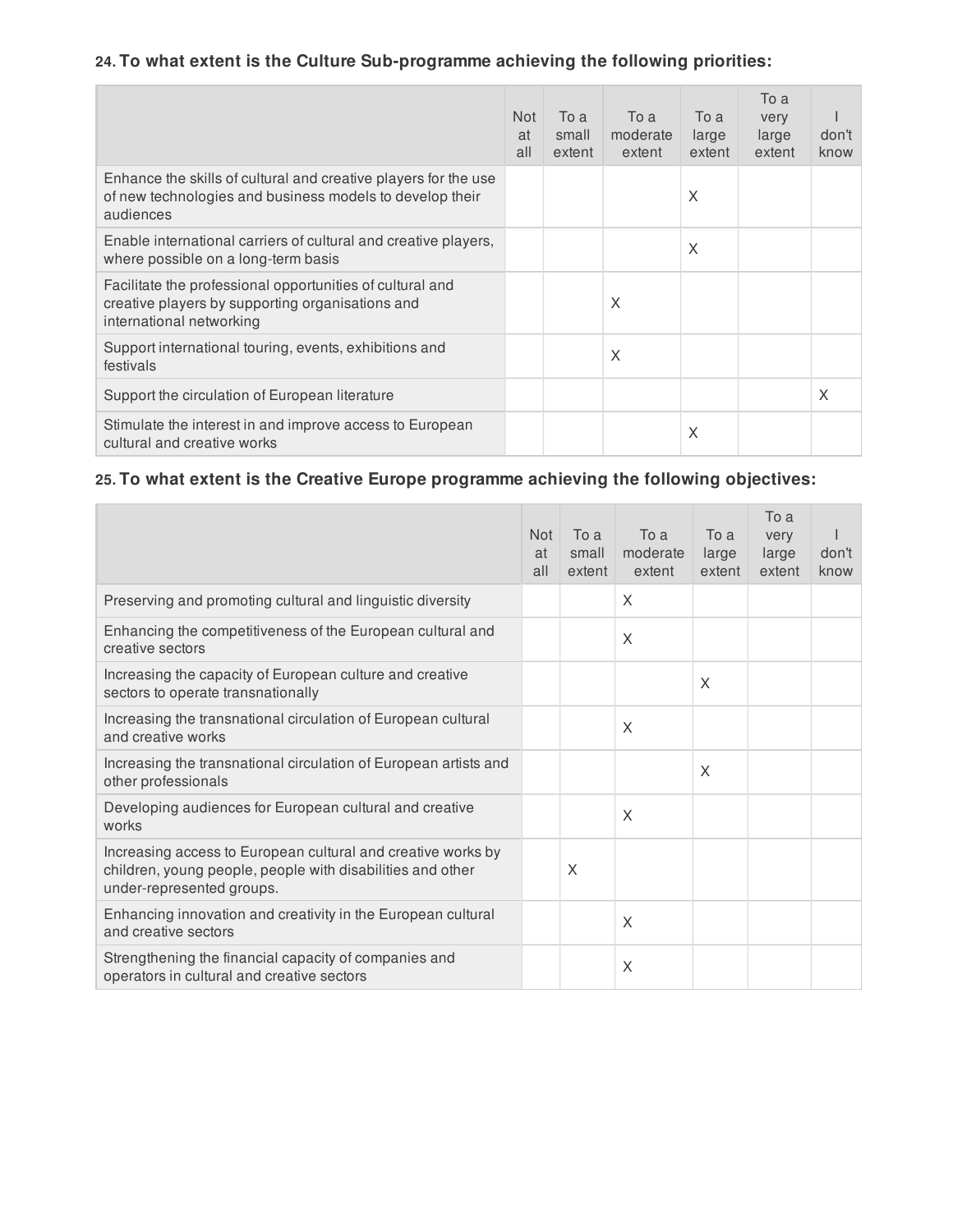#### Can you please tell us what are according to you the main barriers or factors that are hindering/ have hindered **the achievement of these priorities?**

Offering a higher co-financing rate for small cooperation projects (60%) than for large cooperation projects (50%) is a step in the right direction. To facilitate the participation of smaller operators it would be helpful to increase the cofinancing rate the lower the funding sum is, e.g. 80% co-financing for grants less than 100.000 EUR. A progressive co-financing rate would also better complement existing actions on national and international level. Subsequently this would improve access to funding for cultural subsectors and allow for more innovative projects, which would contribute significantly to cultural diversity.

# **8. Part IV - Costs and benefits of the action**

# **26. To what extent do you agree with the following statements concerning the efficiency of the Culture Sub-programme?**

|                                                                                                                                                                                        | <b>Fully</b><br>disagree | <b>Disagree</b> | <b>No</b><br>opinion<br>or<br>uncertain | Agree | <b>Fully</b><br>agree |
|----------------------------------------------------------------------------------------------------------------------------------------------------------------------------------------|--------------------------|-----------------|-----------------------------------------|-------|-----------------------|
| The budget of the Creative Europe Culture Sub-programme is<br>sufficient to address the key challenges of the European cultural<br>and creative sector                                 |                          | X               |                                         |       |                       |
| The results of the Creative Europe Culture Sub-programme<br>could have been achieved in a shorter period of time                                                                       |                          | X               |                                         |       |                       |
| The results of the Creative Europe Culture Sub-programme<br>could have been achieved using less funding                                                                                | X                        |                 |                                         |       |                       |
| The current project selection procedures under the Creative<br>Europe Culture Sub-programme ensure there is timely<br>information on project award decisions                           |                          | X               |                                         |       |                       |
| The Creative Europe Culture desks effectively reach out to<br>potential applicants and support them in the application process                                                         |                          |                 |                                         |       | X                     |
| Other policy instruments or mechanisms could have been more<br>cost-effective than the Creative Europe Culture Sub-programme<br>in addressing the cultural and creative sector's needs |                          |                 | X                                       |       |                       |

### **In which way are the resources of the Creative Europe Culture Sub-programme not appropriate given the scale of the issues faced by the cultural sector?**

The success rate for project applications is very low because of the extremely limited funding available. Many organisations are discouraged to even try applying because of the extremely high competition. Therefore, very strong projects with a high potential of impact are left out from Creative Europe funding.

### **How could the timeliness of the current selection procedures be improved?**

The big gap between application and planning of the project, notification of success or not and start of the project are extremely challenging or cultural operators. A special challenge is that calls are often published extremely late and deadlines constantly get postponed compared to earlier communications.

Especially for networks that have ongoing staff costs that are relying on Creative Europe funding, a year of preplanning would be needed. The EU regulations to publish a call only if the budget negotiations have been finalised are well know; therefore a special call for preselection one year before the end of a framework agreement would be useful.

# **9. Part V - Benefit of an action at EU-level**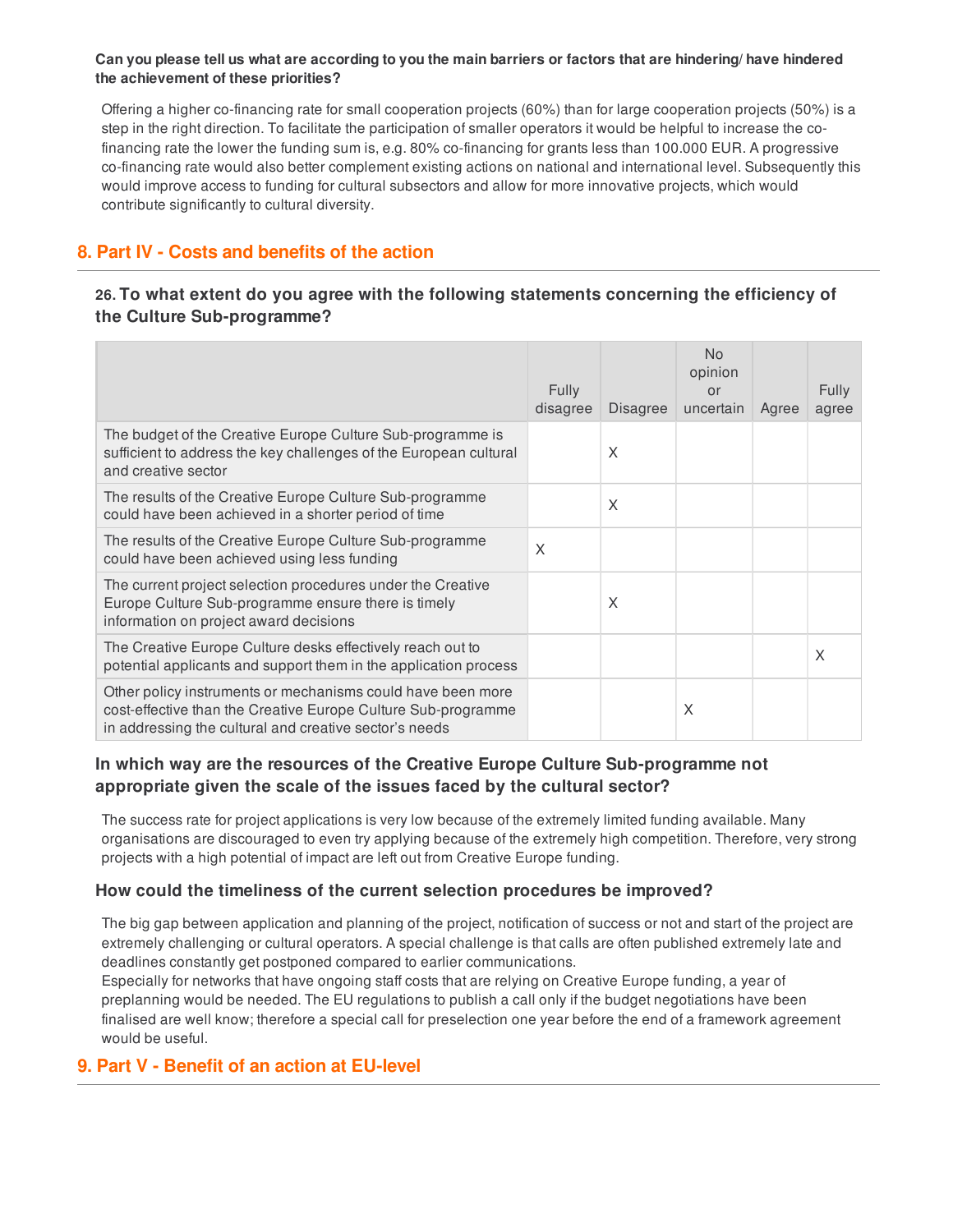# **27. To what extent do you agree with the following statements about the Culture Subprogramme's added value?**

|                                                                                                                                                                                                                                 | <b>Fully</b><br>disagree | <b>Disagree</b> | <b>No</b><br>opinion<br>or<br>uncertain | Agree | Fully<br>agree |
|---------------------------------------------------------------------------------------------------------------------------------------------------------------------------------------------------------------------------------|--------------------------|-----------------|-----------------------------------------|-------|----------------|
| The Creative Europe Culture Sub-programme has duplicated<br>existing actions on national, European or international level                                                                                                       | X                        |                 |                                         |       |                |
| The Creative Europe Culture Sub-programme has<br>complemented existing actions on national, European or<br>international level by supporting cultural subsectors or operators<br>that would not have received support otherwise |                          |                 |                                         | X     |                |
| The Creative Europe Culture Sub-programme has contributed to<br>improving the national, European or international support<br>measures for the cultural and creative sectors                                                     |                          |                 |                                         | X     |                |
| Lessons learnt from the implementation of the Creative Europe<br>Culture Sub-programme have been applied elsewhere                                                                                                              |                          |                 | X                                       |       |                |
| The Creative Europe Culture Sub-programme has integrated<br>lessons from other cultural and economic sectors                                                                                                                    |                          |                 |                                         | X     |                |

# **28. Could you provide an example of how Creative Europe and/ or its sub-programmes have improved upon actions taken in other national, European and international programmes?**

EMC has first received funding from the German Government. Since EMC receives EU funding, the activities have been increased substantially.

Many of the EU funded cooperation projects coordinated by EMC started from national initiatives that joined forces.

### **10. Part VI - Sustainability and dissemination of results**

# **29. To what extent would the current activities supported by the Programme be affected if the EU support was withdrawn or substantially decreased?**

Most of the current activities or elements of the programme would be significantly affected without EU support

### **Please provide an example of activities that would be discontinued without the EU's support and explain why this would happen:**

All initiatives applying for EU funding do so because there is no other source of funding available for the activity. This logically implies that they would be discontinued if no EU funding was available.

### **30. Have you heard about the results of any Creative Europe Programme activities/projects?**

Yes

#### **Please provide a few examples of activities/ projects you have heard about:**

Many of the music organisations that are member of the EMC receive network funding or participate in / coordinate cooperation projects funded through Creative Europe.

EMC has good working relations with a large cultural networks and organisations from other sectors that receive Creative Europe funding.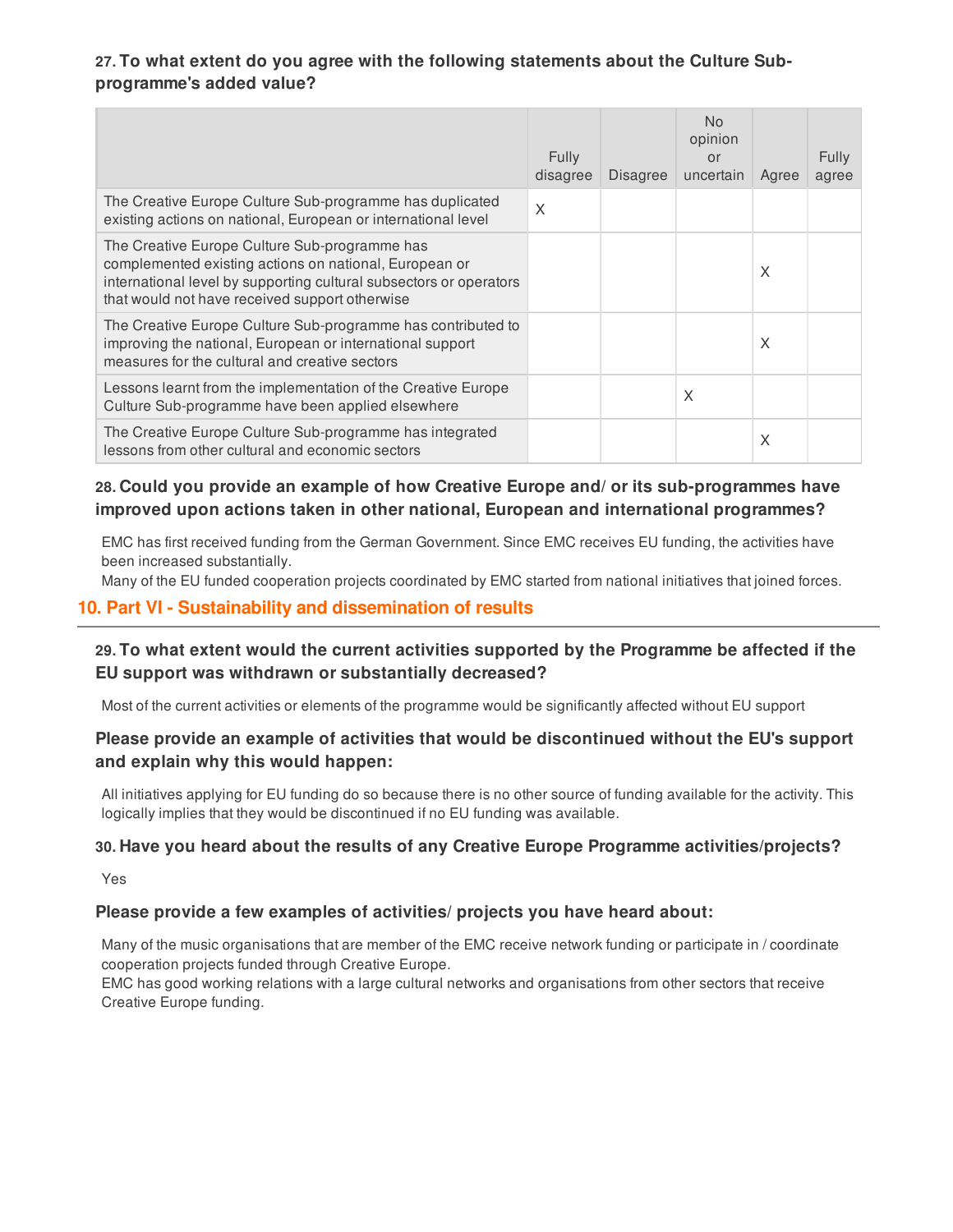# **31. Through which principal channels have you heard about the results of Creative Europe Programme activities/ projects?**

Your own research on the Internet Websites of the EU Institutions Your organisation which disseminated information about the Programme Social media Word of mouth / other professionals Other channels: newsletters of member organisations

# **11. Part VII - Forward looking questions**

## 32. In your opinion what are the trends and drivers that will shape the future of the cultural and **creative markets and in particular the audiovisual market? Please distinguish by sector.**

#### **Audiovisual sector**

#### **Culture sector**

The music sector is an ecosystem with a great diversity of players from amateur to professional musicians, from the music industry to not-for-profit music organisations and networks.

Whereas the EMC acknowledges the benefits for the entire music sector of a strong commercial impact of music activities, we firmly believe that a support for amateur and grass root level activities are highly important. Commercial success seems to be more and more relevant to receive public funding, whereas at the same time creative processes, "niche cultures" and some artistic activities are by definition not for commercial benefit. Therefore EMC sees cultural diversity at risk.

To ensure a sustainable future for the music sector it is essential to include music education and to strengthen the not for profit parts of the music sector in Europe. Without music amatuer making especially at an early age there will be no music professionals in the future. The music sector is unique in that it cannot simply be divided into amateurs and professionals. Many of those active in the music sector are part of the professional and the amateur field is fulfilling multiple roles e.g. as musicians, teachers.

# **33. In your opinion what are the most important issues/ problems/ opportunities/ priorities for the cultural and creative sectors to be addressed by the future Programme? Please distinguish by sector and indicate areas/ topics by order of priority.**

### **Audiovisual sector**

#### **Culture sector**

The EMC has brought together representatives from the entire music sector to prepare a "European Agenda for Music". It is based on the five music rights proclaimed by the International Music Council:

- The right for all children and adults to express themselves musically in all freedom.

- The right for all children and adults to learn musical languages and skills.

- The right for all children and adults to have access to musical involvement through participation, listening, creation and information.

- The right for musical artists to develop their artistry and communicate through all media, with appropriate facilities at their disposal.

- The right for musical artists to obtain just recognition and fair remuneration for their work.

A big challenge will be to maintain and continue implementing these rights

The European Agenda for Music is looking into challenges for the future of the music sector in much more detail results will be shared as soon as available.

# **34. In your opinion what priorities should be maintained and what new priorities should be**

# **introduced in a possible successor programme to Creative Europe? Please distinguish by sector.**

### **Audiovisual sector**

#### **Culture sector**

EU funding should be accessible for ALL players in the culture sector.